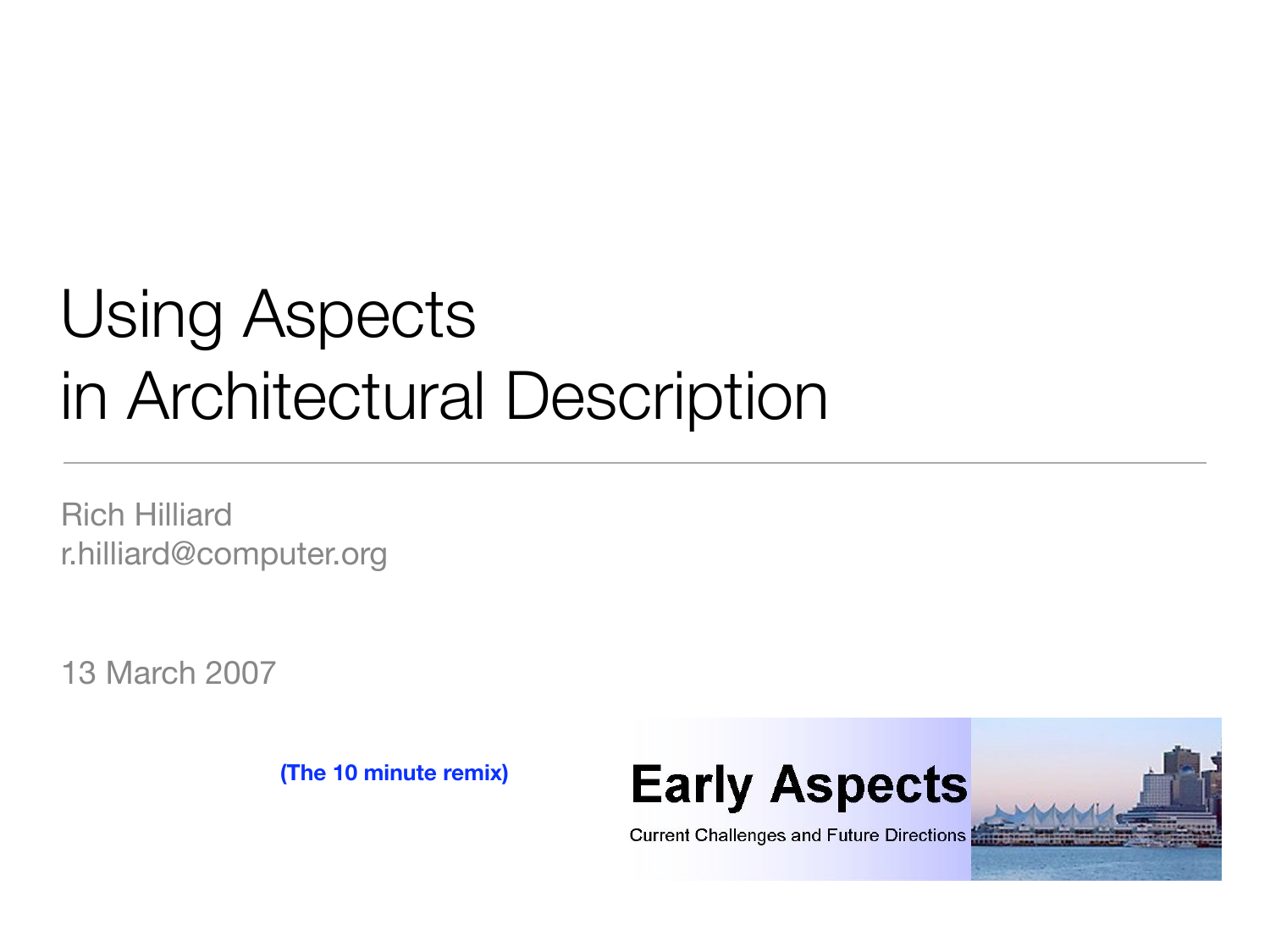What the Viewer brings to the Viewed in the Viewing, yields the View.

— Douglas T. Ross

Creator of plex and SADT

(21 December 1929 – 31 January 2007)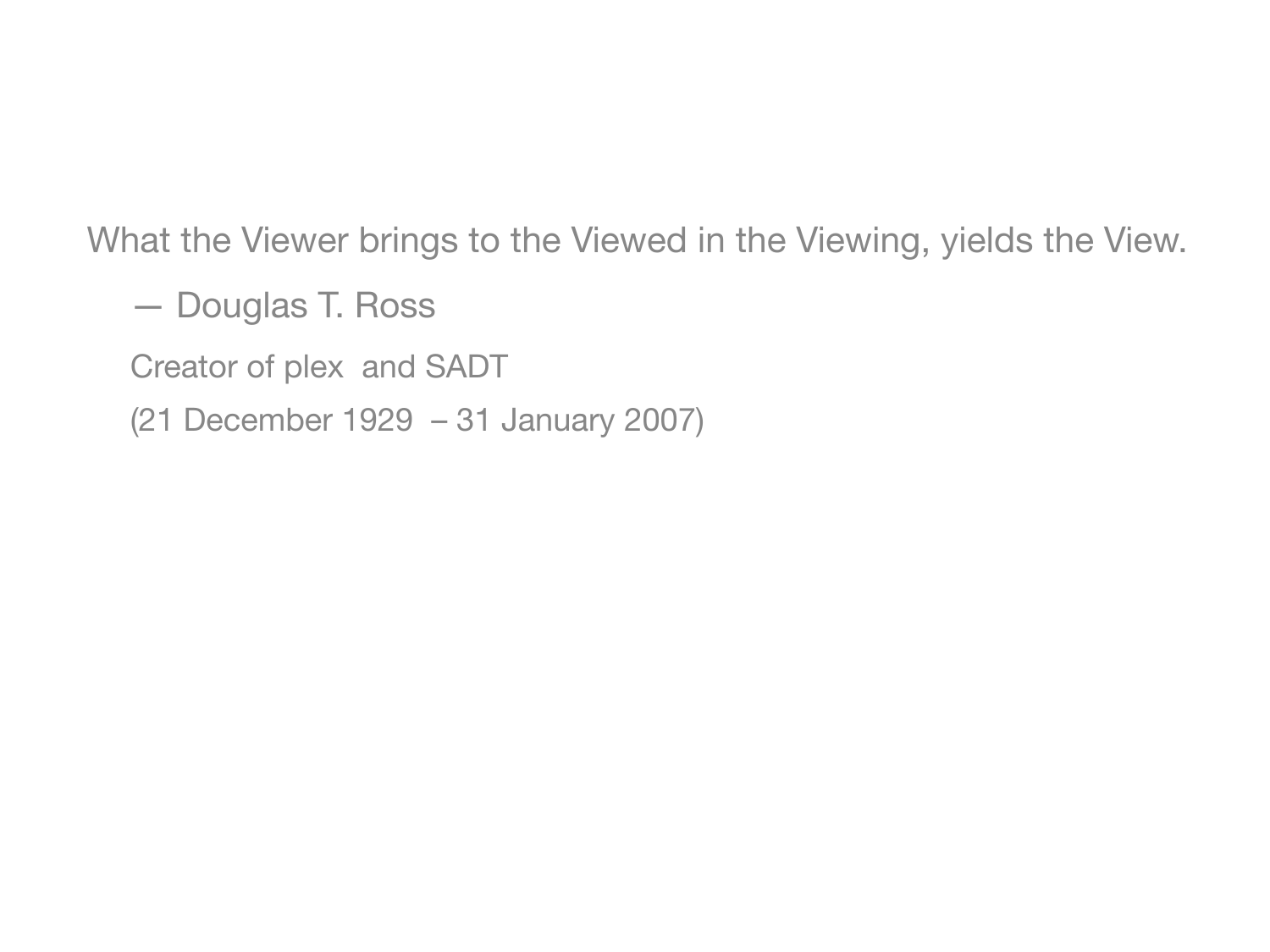## Questions

- Is the aspects metaphor of any use in the Architectural Description of software-intensive systems?
- How might this differ from its use in programming?
- Should aspects be supported with(in) existing architectural standards and practices?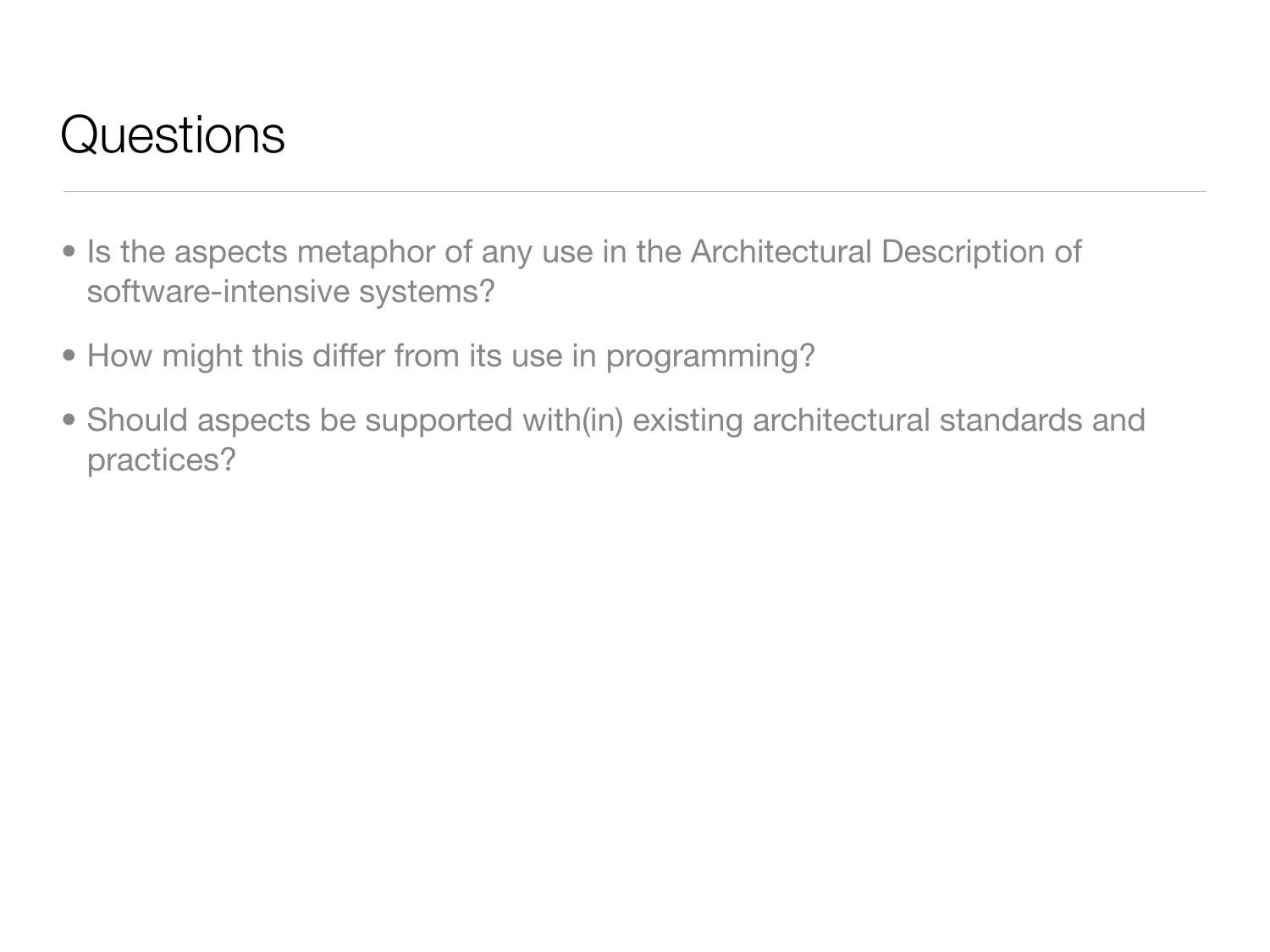# Architecting vs. Programming

- Architects routinely practice sophisticated separation of concerns
- Non-functional concerns prevail in architecting. (Functionality is easy)
- Current architecting practices are based on multiple viewpoints

∴ no dominant decomposition in a single language

• Is there a role for aspects in this setting?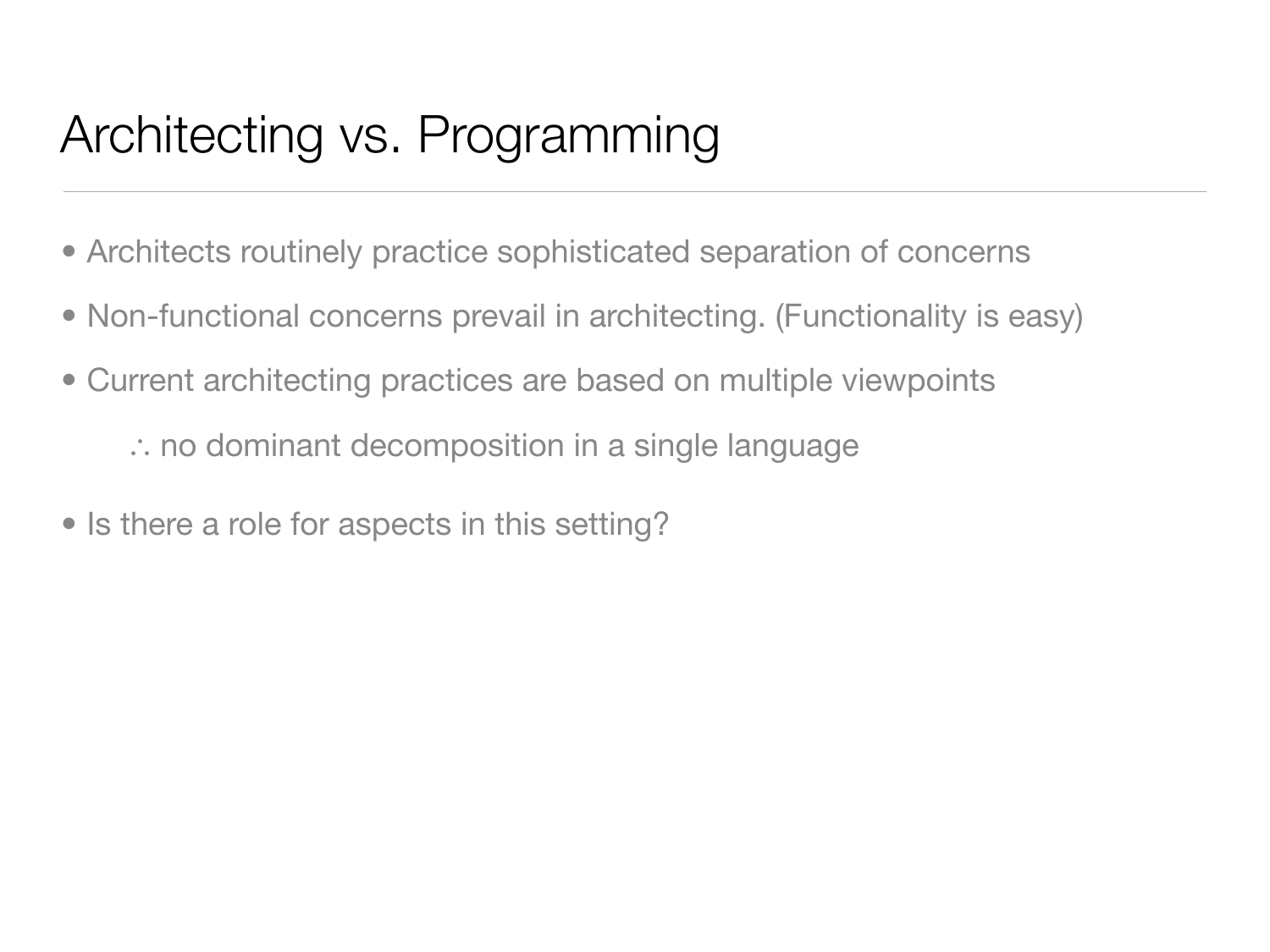### **Context**

- Focus on one portion of architectural practices: **Architectural Description**
- Using the conceptual framework of IEEE Std 1471 (2000), *Recommended Practice for Architectural Description of Software-Intensive Systems*
	- Currently undergoing joint revision with ISO as ISO/IEC 42010

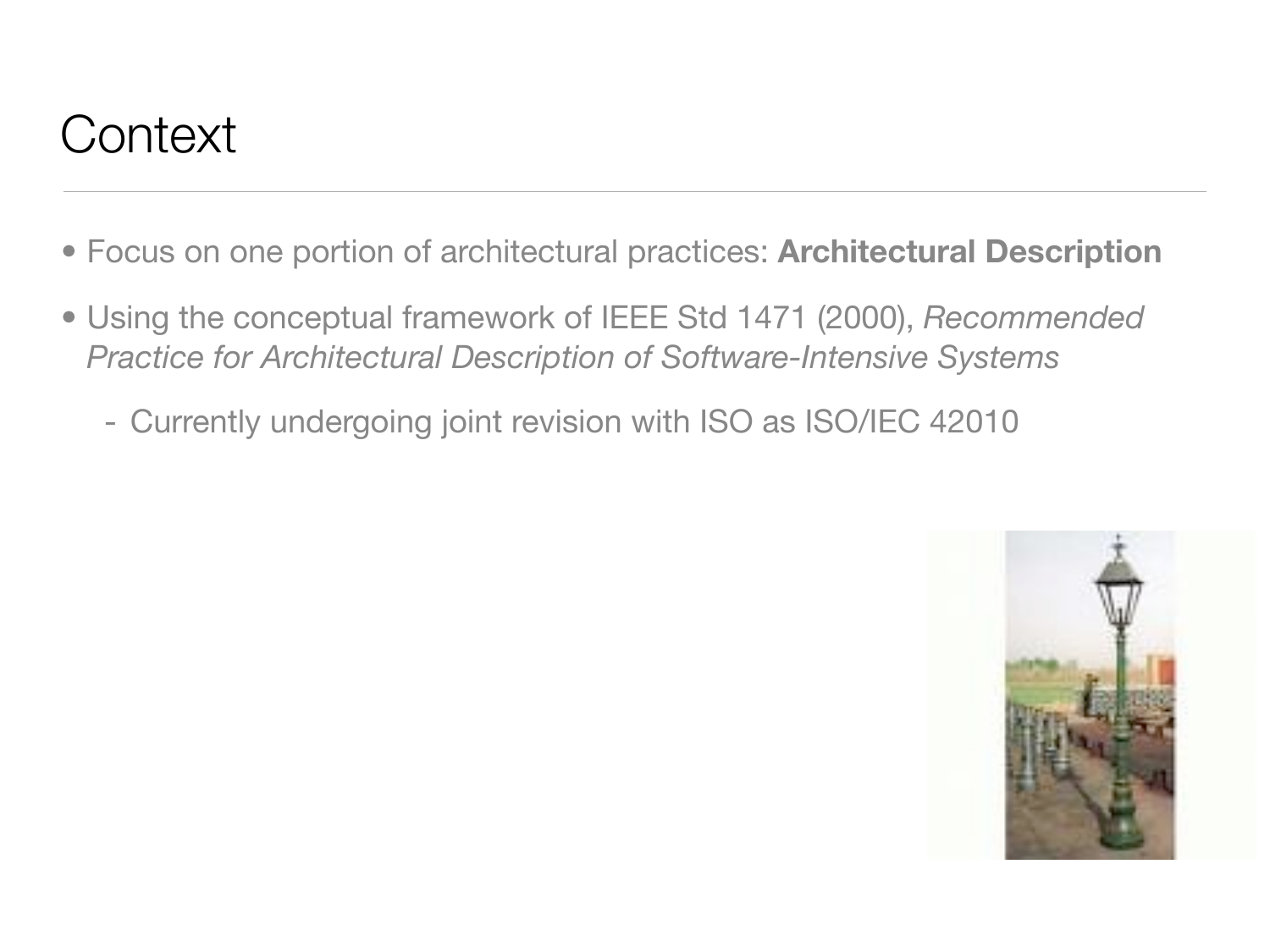#### IEEE 1471 Conceptual Framework

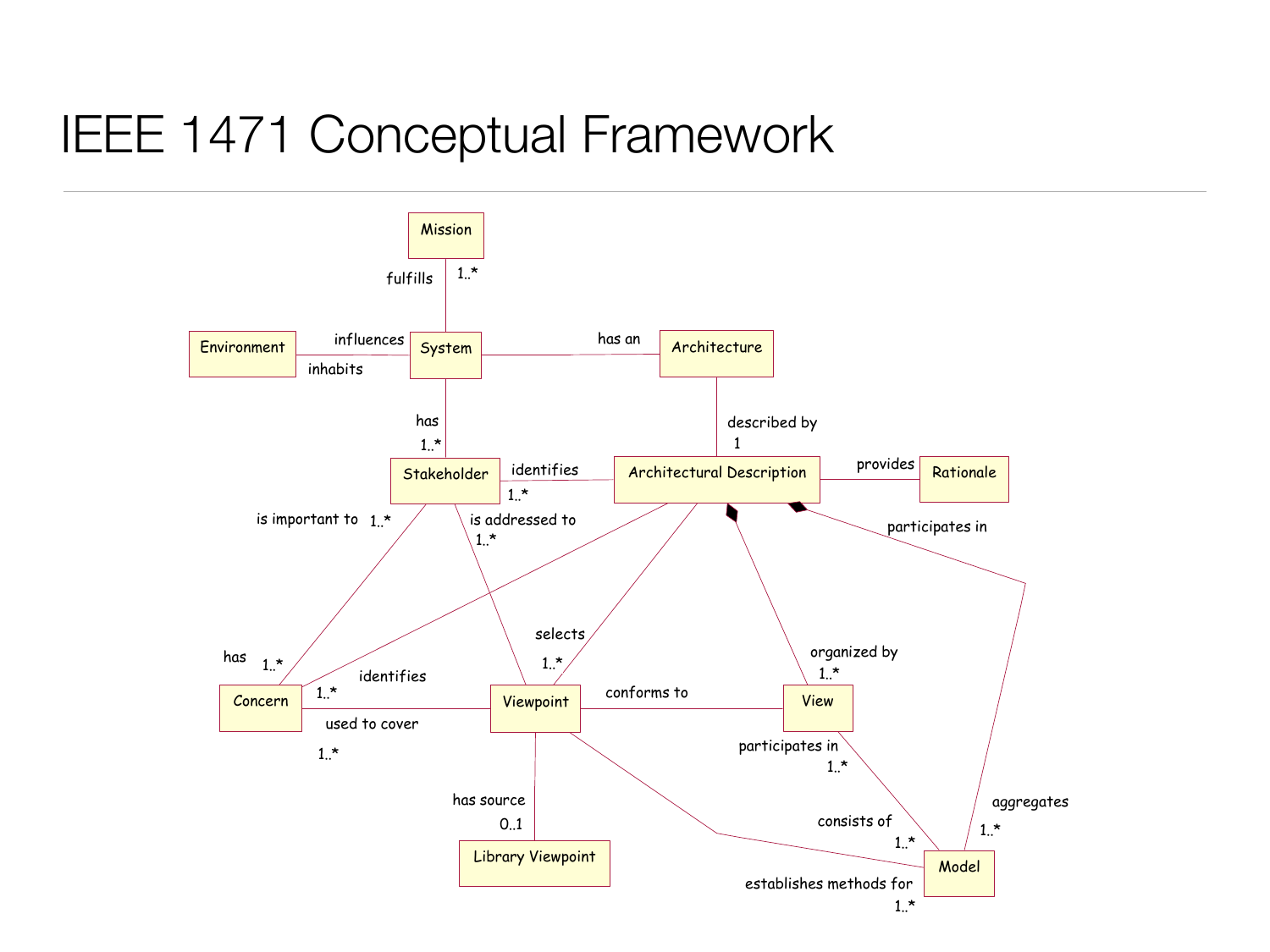#### Architectural Models

- A view consists of one or more architectural models
- Architectural models are used to:
	- facilitate the use of multiple notations (viewpoint languages) within a view
		- ‣ e.g. Kruchten's 4+1 Logical Viewpoint uses both UML class diagrams and component diagrams
	- modularize architectural details which apply to more than one view
		- ‣ a model may be shared among views
- Viewpoints establish what models may appear in associated view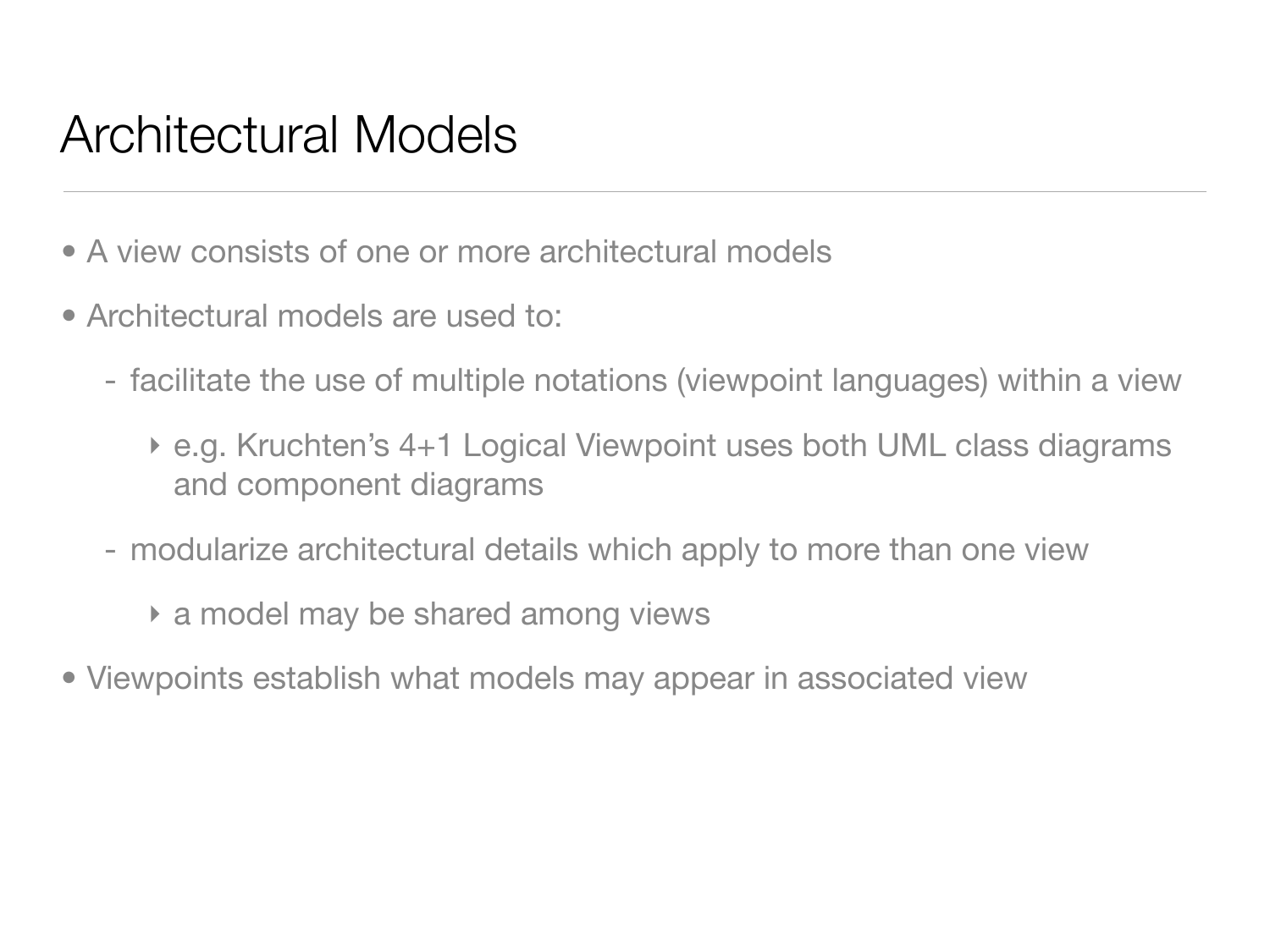# Using Aspects in AD

- Definition
	- An **architectural aspect** is a shared architectural model addressing exactly one architectural concern
- Consequences of Definition
	- architectural aspects cross-cut architectural views (and their models)
	- an aspect is the finest-grained solution element expressible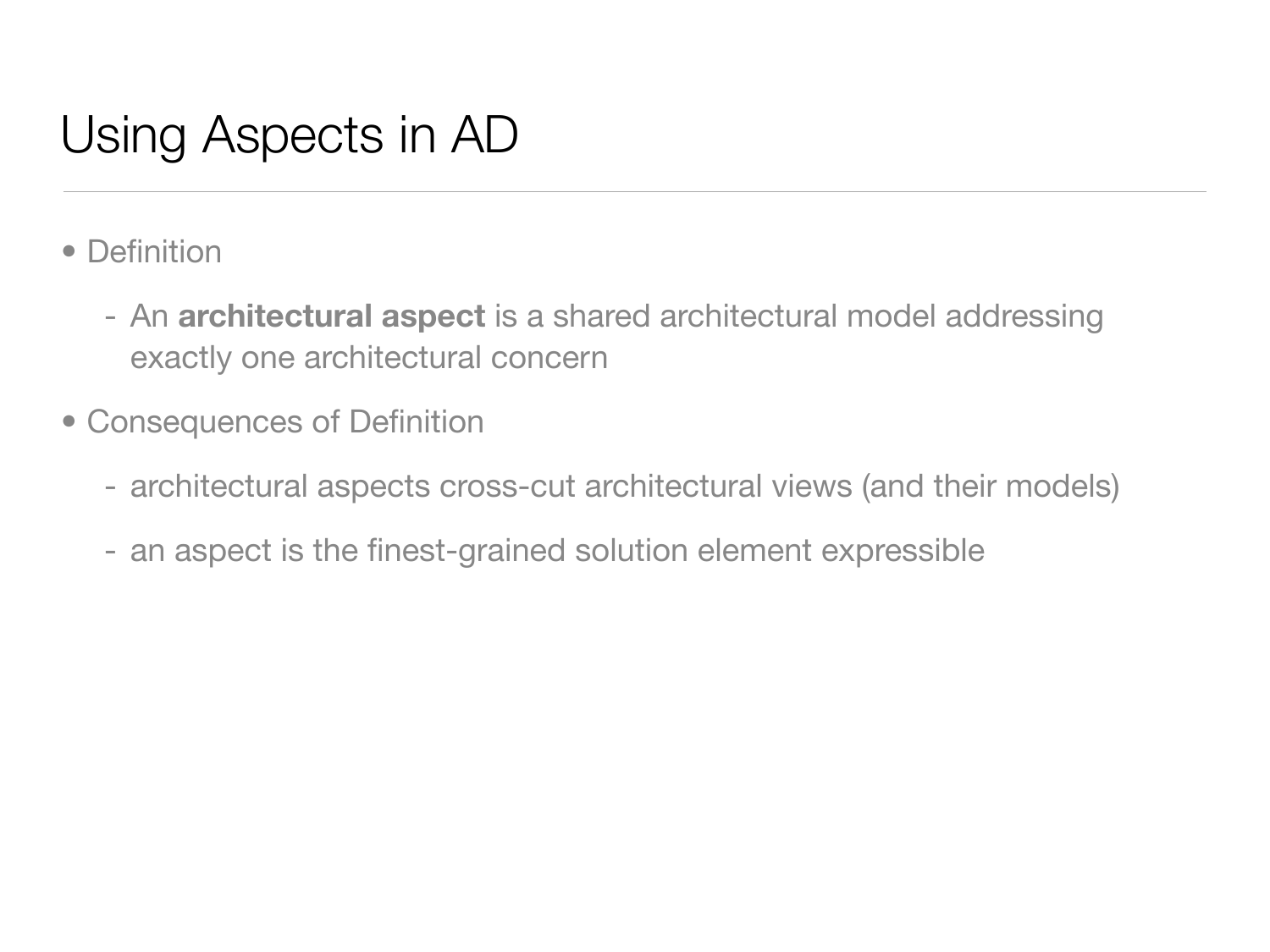#### Further Consequences of the Definition



- There are two kinds of aspects: **intra-view aspects** (shared within a view) and **cross-view aspects** (shared among views)
- When a model is not shared (i.e, applies in only one place) it is not an aspect—just a constituent of a view
- Asymmetric: base remains the views and viewpoint languages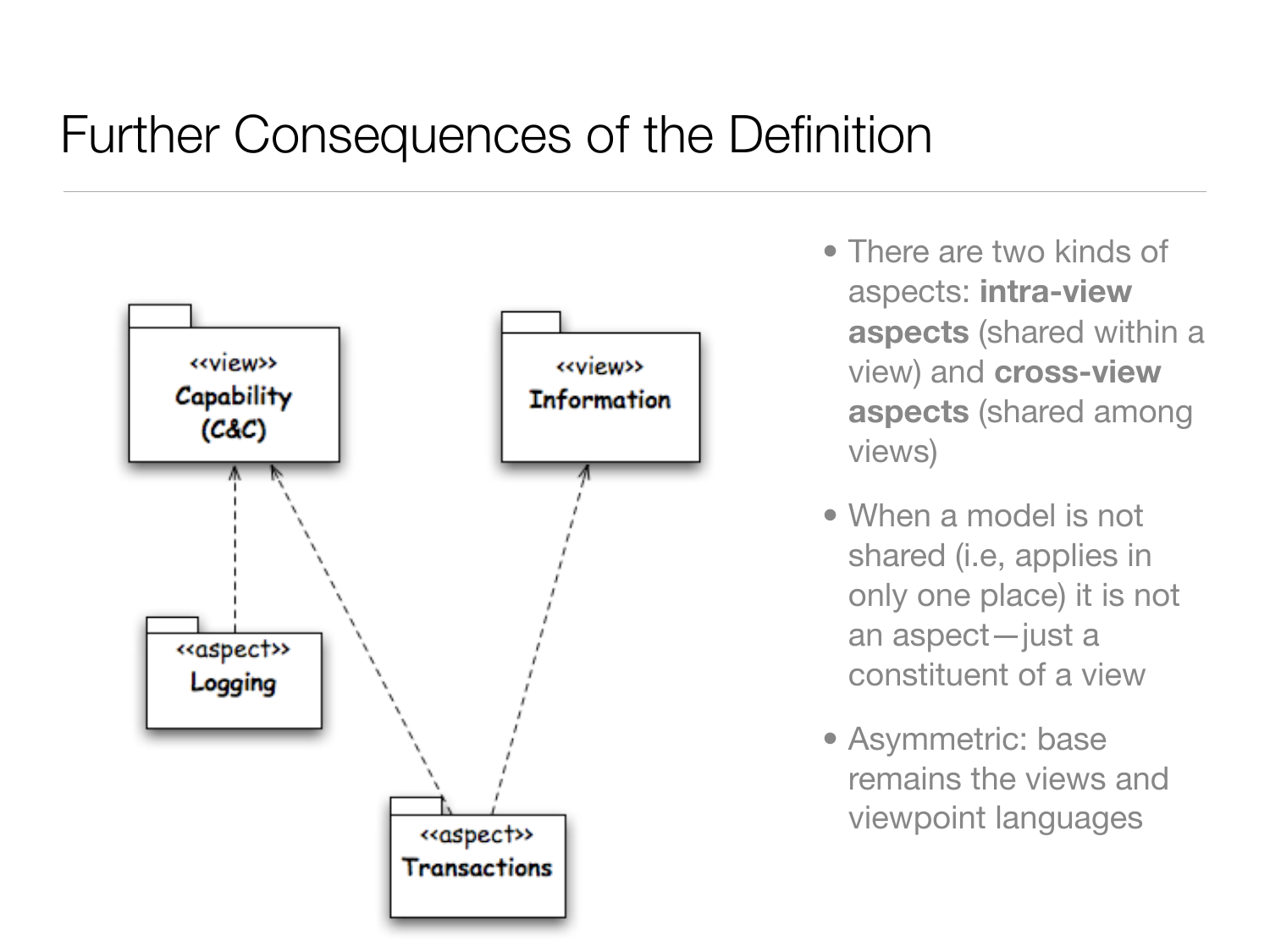# Cartoon Example

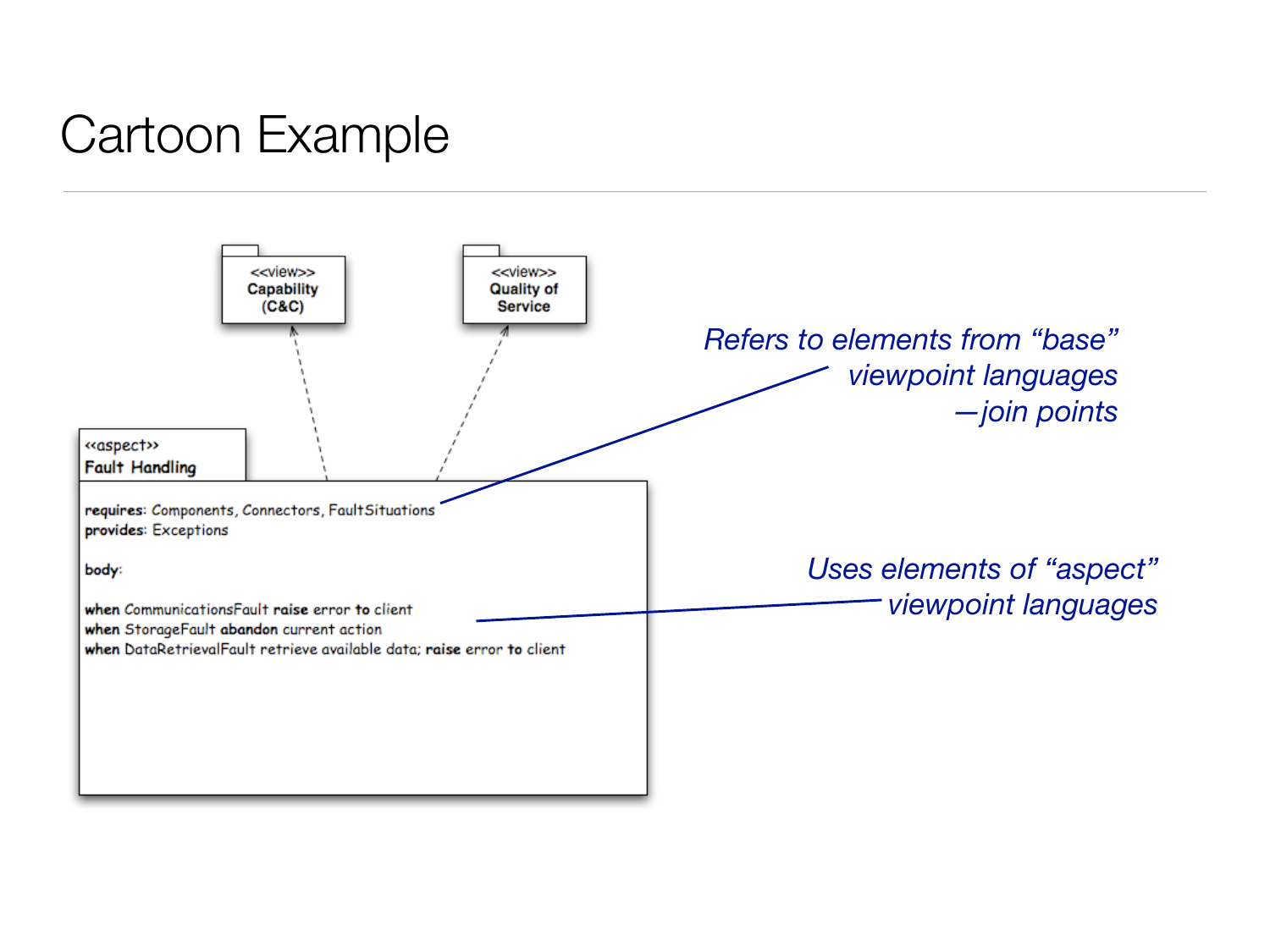#### Fixing Architectural Models

- Models minimally specified in IEEE 1471:2000, no rules applying to them
	- Can we do better?
- Define model ownership, or separate definitions from viewpoints
- Enhancing models with provides and requires clauses gives us
	- Join points
	- signatures: model types
	- open question what kind of quantification is needed. type? instance? Hypothesis: "style" in most ADs is universally quantified statements over types
- Basis for view integration (which was left open in IEEE 1471:2000)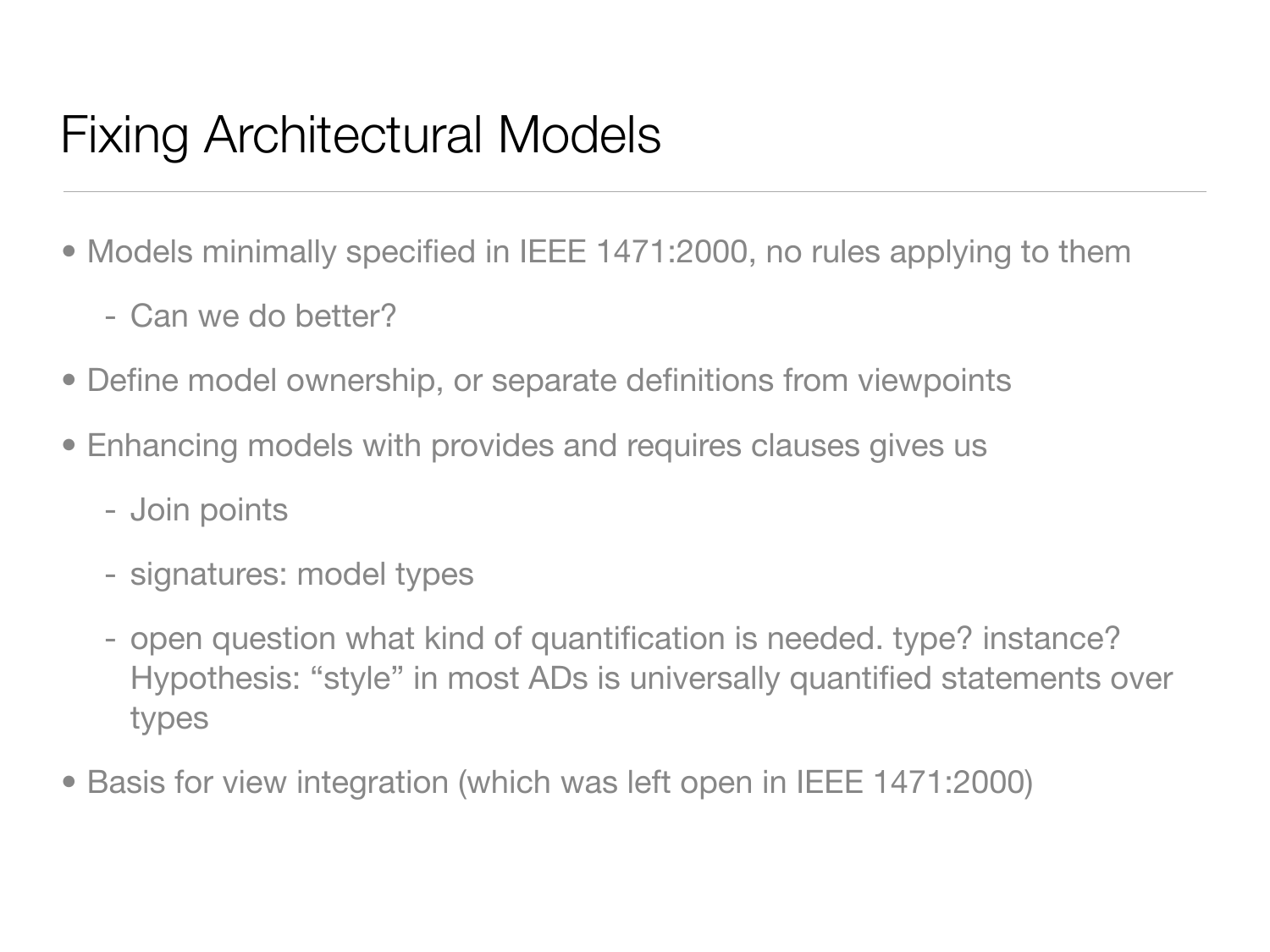#### Related Work: several themes

- Component & connector-based, single viewpoint (i.e., "ADLs")
	- aspects cut across components and connectors (view elements), not across views; e.g., AspectualACME, TranSAT, FuseJ, Fractal Aspect Component, ...Special mention: Katara-Katz
- Concern-oriented: the future is better modeling of concerns (Kandé, Sutton-Tarr)
- Existing cross-cutting architectural constructs, nicely align with cross-view and intra-view aspects, respectively
	- Rozanski & Woods' **architectural perspectives**
	- Ran's **architectural textures**

**Workshop on Aspects in Architectural Description**

<http://aosd.net/workshops/aarch/2007/>